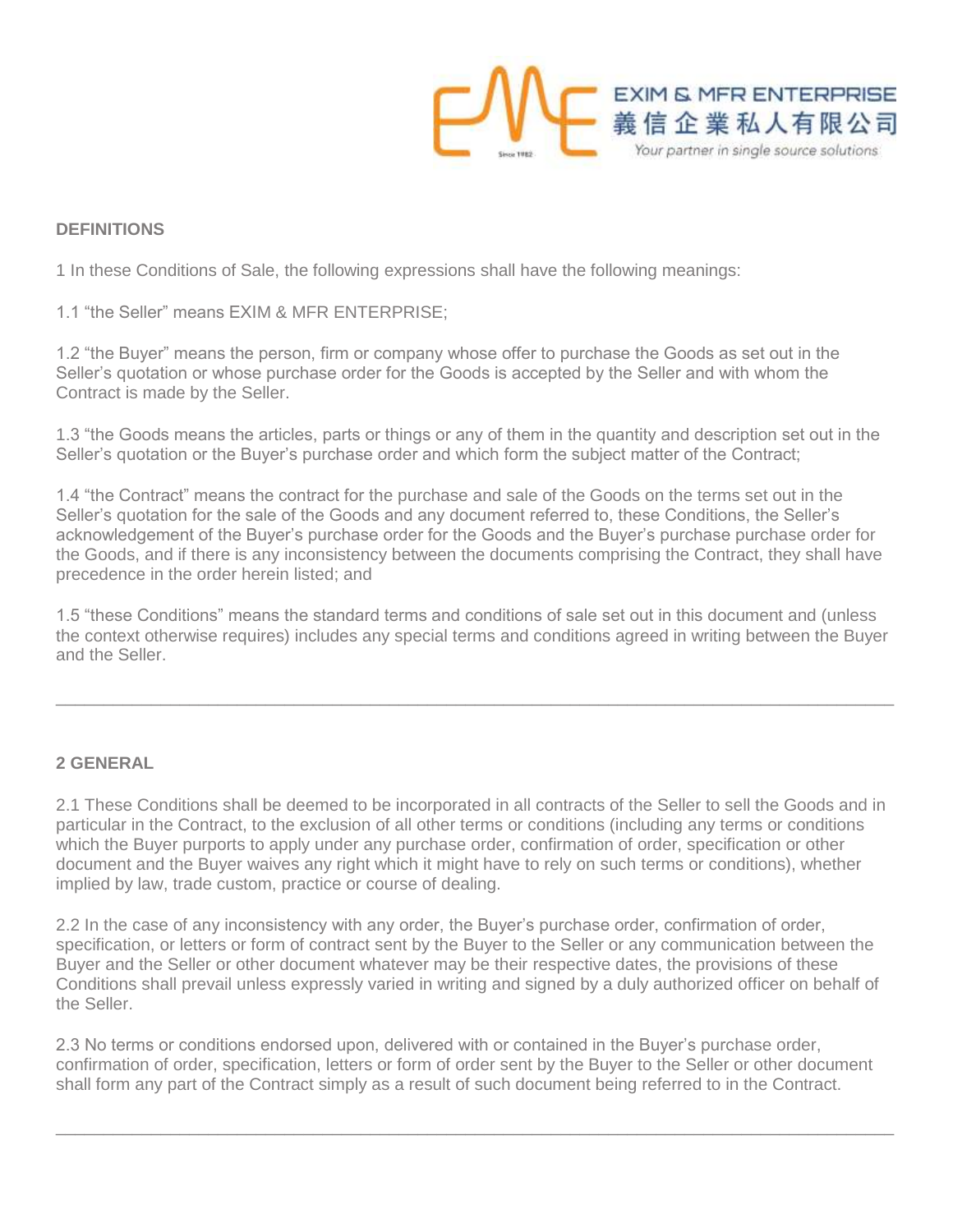## **3 QUOTATIONS AND ORDERS**

3.1 All quotations by the Seller to the Buyer are subject to these Conditions as well as any additional terms and conditions that may appear on the face hereof.

3.2 Unless otherwise stated in writing, all quotations expire [30] days after date of issue, may be terminated earlier by notice and constitute only solicitations for offers to purchase and shall not impose any obligation or liability on the Seller.

3.3 Notwithstanding that the Seller may have given a detailed quotation, no order shall be binding on the Seller unless and until it has been accepted in writing (which shall include e-mail or facsimile transmission) by the Seller.

3.4 The quantity, quality and description of and any specification for the Goods shall be as set out in the Seller's quotation, or the Buyer's purchase order (if accepted by the Seller).

3.5 No order which has been accepted by the Seller may be cancelled by the Buyer except with the Seller's consent in writing and on terms that the Buyer shall indemnify the Seller in full against all loss (including loss of profit), costs (including costs of all labour and material used), damages, charges and expenses incurred by the Seller as a result of the cancellation.

 $\_$  , and the set of the set of the set of the set of the set of the set of the set of the set of the set of the set of the set of the set of the set of the set of the set of the set of the set of the set of the set of th

#### **4 PRICE**

4.1 The price payable for the Goods shall, unless otherwise stated by the Seller in writing and agreed on its behalf, be the list price of the Seller current at the date of dispatch.

4.2 The prices quoted in the Seller's quotation shall be on the basis of "Incoterms" (the international rules for the interpretation of trade terms of the International Chamber of Commerce) as in force at the date of the quotation.

4.3 All prices are exclusive of Goods and Services Tax which (where applicable) will be charged to and paid by the Buyer at the prevailing rate.

4.4 The Seller's prices are subject to adjustment to take into account of any variation in the Seller's costs including but not limited to variations in wages, the costs of materials, exchange rate fluctuations, alterations of duties and other costs since the date of the Seller's quotation or (if no quotation is issued) the Buyer's purchase order.

4.5 The Seller accordingly reserves the right, by giving notice to the Buyer at any time before delivery, to increase or adjust the price of the Goods by the amount of any increase or decrease in such costs after the price is quoted. The adjusted price stated in the invoice shall be payable as if it were the original contract price.

 $\_$  , and the set of the set of the set of the set of the set of the set of the set of the set of the set of the set of the set of the set of the set of the set of the set of the set of the set of the set of the set of th

## **5 TERMS OF PAYMENT**

5.1 Unless otherwise stated by the Seller in writing and recorded on the Seller's acknowledgement of order or delivery order, payment shall be due in full in cash or cleared funds not later than [30] days of the date of the invoice, save that payment shall become immediately due in any event upon the occurrence of any of the events referred to in Condition 14.1 hereof.

5.2 Time of payment of the price shall be of the essence of the Contract.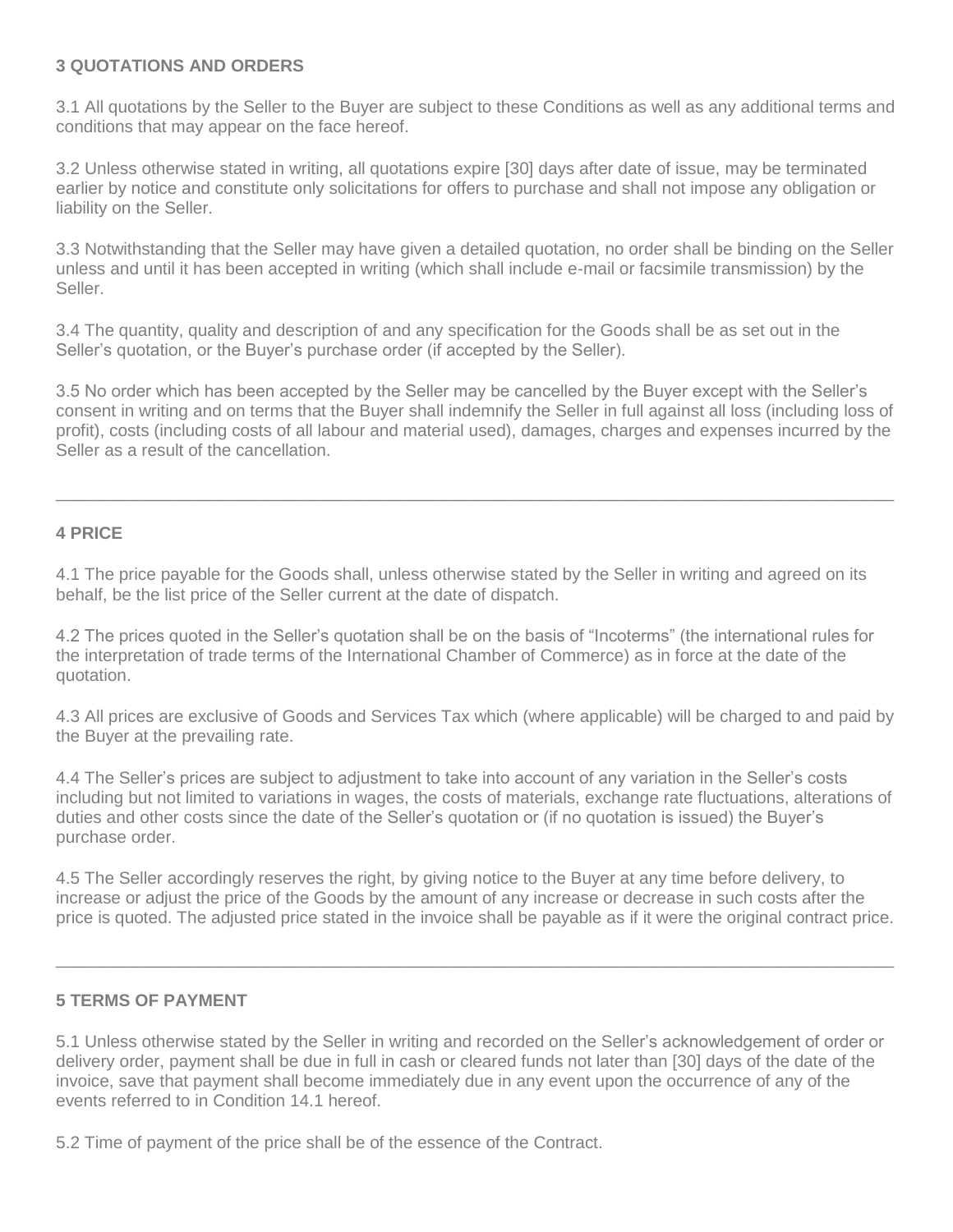5.3 The Buyer shall make all payments due under the Contract without any deduction whether by way of setoff, counterclaim, discount, abatement or otherwise (except where the Buyer has a valid Court order requiring an amount equal to such deduction to be paid by the Seller to the Buyer).

5.4 In the event that the Buyer fails to pay the Seller any sum due pursuant to the Contract, the Seller shall have the right (but not the obligation) to suspend any other deliveries due from the Seller to the Buyer and/or to refuse to accept any further orders from the Buyer.

5.5 Without prejudice to any other rights it may have, the Seller shall be entitled to charge interest at [10]% per annum on overdue payments of the price of the Goods accruing daily until payment is made, whether before or after any judgment.

5.6 In the case of export orders, payment shall be made to the Seller by irrevocable letter of credit, confirmed by a Singapore bank, unless otherwise arranged prior to the acceptance of the order by the Seller. Payment shall be made in the currency in which the Goods are invoiced to the Buyer.

\_\_\_\_\_\_\_\_\_\_\_\_\_\_\_\_\_\_\_\_\_\_\_\_\_\_\_\_\_\_\_\_\_\_\_\_\_\_\_\_\_\_\_\_\_\_\_\_\_\_\_\_\_\_\_\_\_\_\_\_\_\_\_\_\_\_\_\_\_\_\_\_\_\_\_\_\_\_\_\_\_\_\_\_\_\_\_\_

### **6 DELIVERY**

6.1 All times or dates given for delivery of the Goods are given in good faith and are intended to be estimates only. Accordingly, the Seller shall not be liable for any delay in delivery howsoever caused.

6.2 Time for delivery of the Goods shall not be of the essence of the Contract (except where previously otherwise agreed by the Seller in writing).

6.3 The Goods may be delivered by the Seller in advance of the quoted delivery date upon giving reasonable notice to the Buyer.

6.4 Where the Goods are to be delivered in instalments, each delivery shall constitute a separate contract and failure by the Seller to deliver any one or more of the instalments in accordance with these Conditions or any claim by the Buyer in respect of any one or more instalments shall not entitle the Buyer to treat the Contract as a whole as repudiated.

6.5 No liability for non-delivery, loss of or damage of the Goods occurring prior to delivery or for any claim that the Goods are not in accordance with the Contract will attach to the Seller unless claims to that effect are notified in writing by the Buyer to the Seller (and in the case of claims for non-delivery, loss or damage with a copy to the transportation company if the Seller's own vehicles have not been used to deliver the Goods): (i) within [seven (7)] days delivery for loss, damage or non-compliance with the Contract or (ii) within [ten (10)] days of the date of the invoice for non-delivery.

6.6 In the event of a valid claim for non-delivery, loss, damage or non-compliance with the Contract (even if caused by the Seller's breach of contract or negligence), the Seller undertakes at its option either to repair or replace the Goods at its expense, which shall be the Buyer's sole remedy, but shall not be under any further or other liability to any person in connection with such non-delivery, loss, damage or non-compliance.

6.7 If the Buyer shall fail to give notice in accordance with Condition 6.5 above, the Goods shall be deemed to be in all respects in accordance with the Contract, and the Buyer shall not be entitled to reject the Goods which are not in accordance with the Contract. Without prejudice to earlier acceptance by the Buyer, the Buyer shall be bound to accept and pay for the same accordingly.

6.8 Where the Buyer accepts or has been deemed to have accepted any of the Goods, the Seller shall have no liability whatsoever to the Buyer in respect of the same.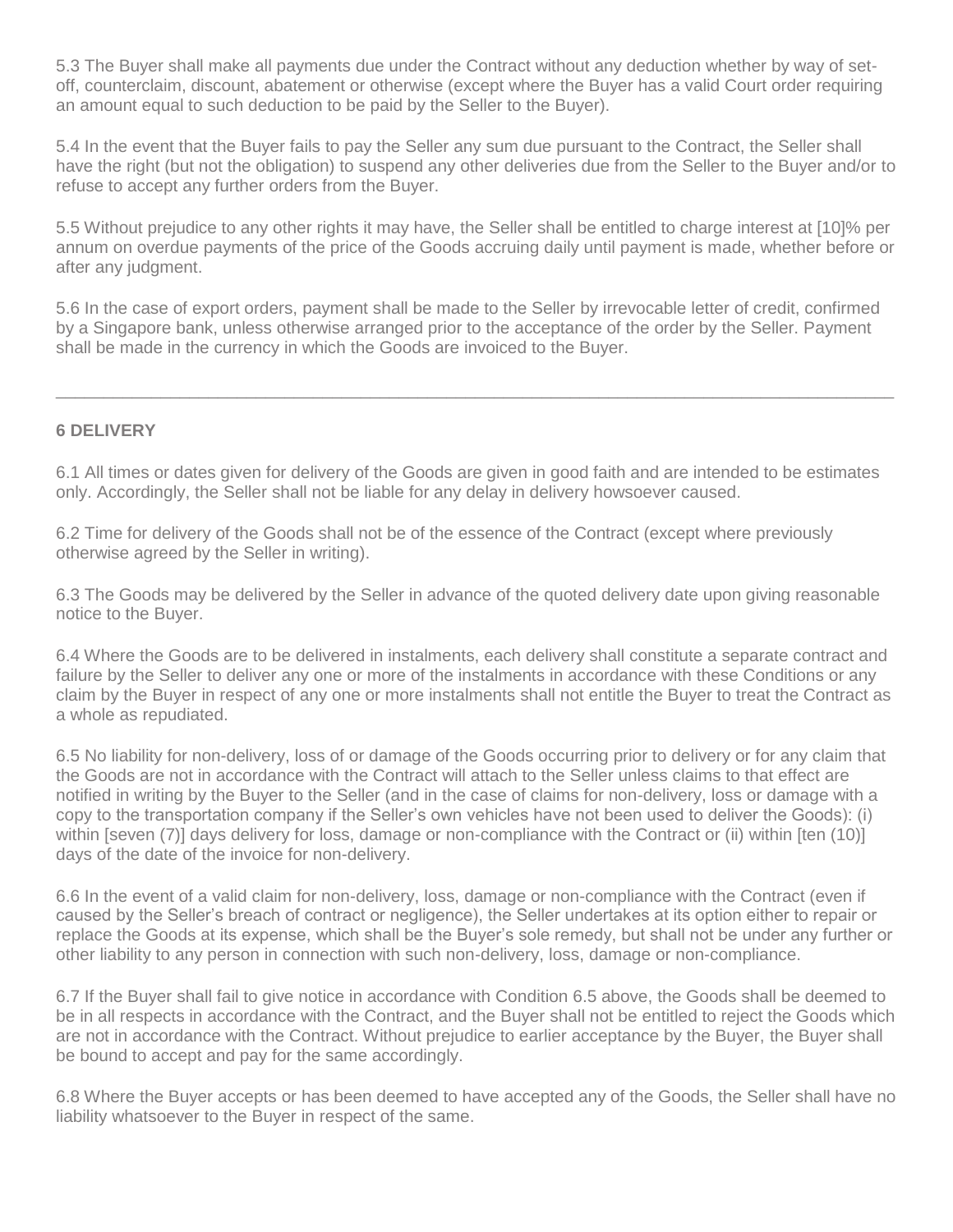6.9 If the Buyer fails to take delivery of the Goods or fails to give the Seller adequate delivery instructions at the time stated for delivery (otherwise than by reason of any cause beyond the Buyer's reasonable control or by reason of the Seller's fault) then, without prejudice to any other right or remedy available to the Seller, the Seller may: (i) store the Goods until actual delivery and charge the Buyer for the reasonable costs (including insurance) of storage; or (ii) sell the Goods at the best price readily obtainable (if any) and (after deducting all reasonable storage, insurance and selling charges) charge the Buyer for any shortfall below the price under the Contract.

6.10 In the case of export orders, the Buyer shall be responsible for complying with any legislation or regulations governing the importation of the Goods into the country of destination and for the payment of any duties thereon.

 $\_$  , and the set of the set of the set of the set of the set of the set of the set of the set of the set of the set of the set of the set of the set of the set of the set of the set of the set of the set of the set of th

## **7 RETURNS**

7.1 The Buyer shall not return any of the Goods supplied in accordance with the Contract without the Seller's prior written authorization.

 $\_$  , and the set of the set of the set of the set of the set of the set of the set of the set of the set of the set of the set of the set of the set of the set of the set of the set of the set of the set of the set of th

7.2 Any duly authorized return shall be sent to the Seller's premises at the Buyer's expense.

#### **8 PACKING**

8.1 Unless otherwise agreed by the Seller in writing, the prices of the Goods are based on bulk packaging.

8.2 Any special packaging, whether required by the Buyer or otherwise, shall be subject to any extra charge which may be applicable.

 $\_$  , and the set of the set of the set of the set of the set of the set of the set of the set of the set of the set of the set of the set of the set of the set of the set of the set of the set of the set of the set of th

# **9 PASSING OF TITLE AND RISK**

9.1 From the time of delivery, the Goods shall be at the risk of the Buyer who shall be solely responsible for their custody and safekeeping but, unless otherwise expressly agreed in writing, the Goods shall remain the property of the Seller until all payments under the Contract have been made in full and unconditionally.

9.2 Notwithstanding that ownership of any of the Goods has not passed from the Seller to the Buyer, the Seller shall be entitled to recover payment for the Goods.

9.3 Whilst the ownership of the Seller continues, the Buyer shall keep the Goods separate and readily identifiable as the Seller's property from all other goods in its possession as bailee for the Seller.

9.4 In the event of any resale by the Buyer of the Goods, the beneficial entitlement of the Seller shall attach to the proceeds of sale or other disposition thereof so that such proceeds or any claim therefor shall be assigned to the Seller and until and subject to such assignment, shall be held on trust in a separate identified account for the Seller by the Buyer who will stand a strictly fiduciary capacity in respect thereof.

9.5 In the event of the Buyer's failure to pay the price in accordance with the Contract, the Seller shall have power to re-sell the Goods. Such power being additional to (and not in substitution for) any other power of sale arising by operation of law or implication or otherwise and for such purposes the Seller, its employees and agents may forthwith enter upon any premises or land occupied or owned by the Buyer to remove the Goods.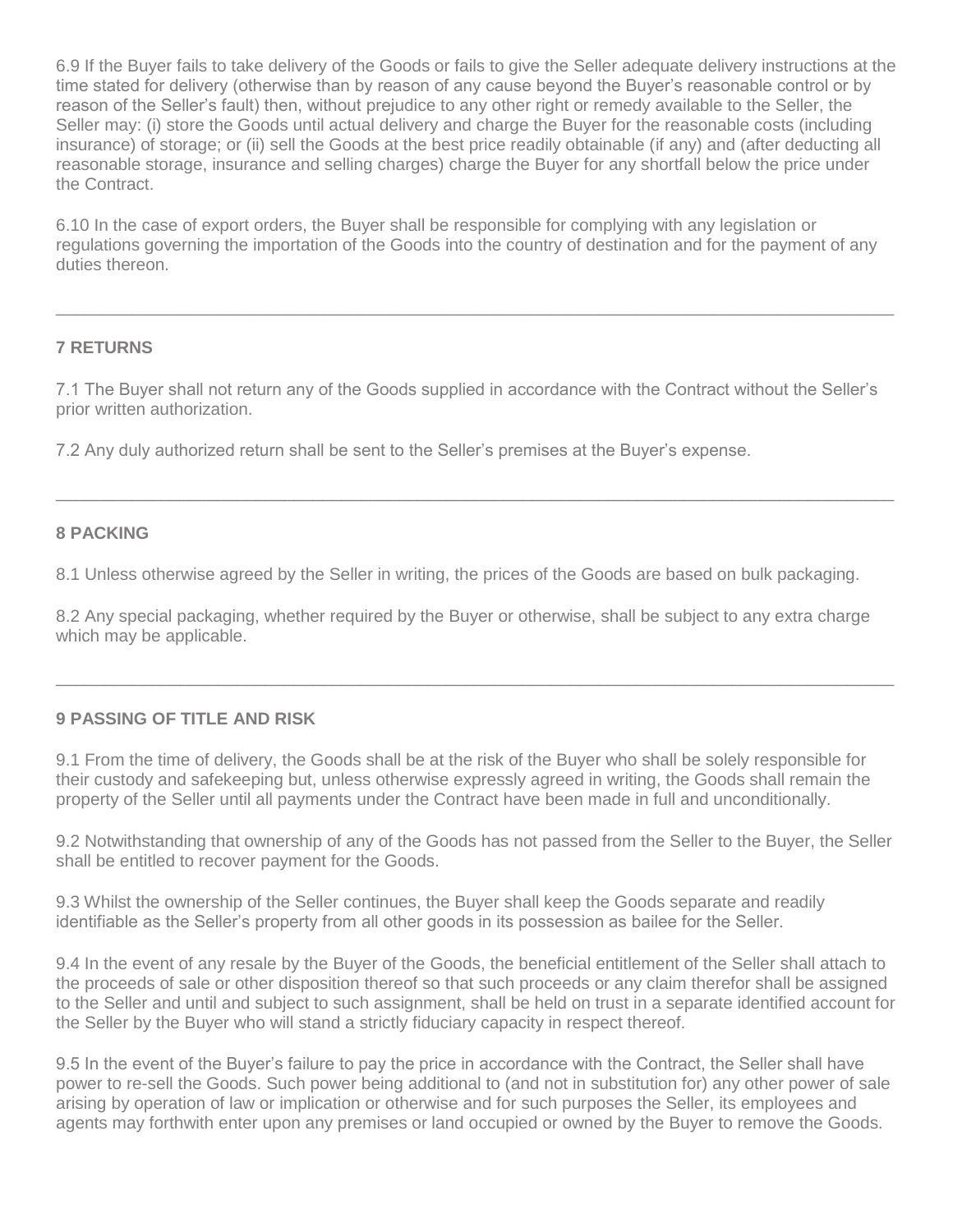9.6 In the case of export orders, the Seller will normally follow the Buyer's shipping instructions but reserves the right to ship the Goods freight collect and to select the means of transportation and routing when the Buyer's instructions are deemed unsuitable or ambiguous. Unless otherwise advised by the Buyer in writing, the Seller may insure the value of the Goods or declare full value thereof to the transportation company at the time of shipment and all freight and insurance costs shall be invoiced to the Buyer and paid within the period stated therein.

 $\_$  , and the set of the set of the set of the set of the set of the set of the set of the set of the set of the set of the set of the set of the set of the set of the set of the set of the set of the set of the set of th

## **10 CONDITIONS AND WARRANTIES**

10.1 The Seller warrants to the Buyer (as the original buyer only) that the Goods supplied will at the time of delivery correspond to the description given by the Seller.

10.2 The Seller shall not be liable for breach of the warranty in Condition 10.1 above if the Buyer fails to give notice in writing of any defect to the Seller pursuant to the provisions of Condition 6.5 above.

10.3 All other conditions or warranties (whether express or implied by statute, common law or arising from conduct or a previous course of dealing or trade custom or usage) as to the satisfactory quality or condition of the Goods or their fitness for any particular purposes (even if that purpose is made known expressly or by implication to the Seller) are excluded to the fullest extent permitted by law.

 $\_$  , and the set of the set of the set of the set of the set of the set of the set of the set of the set of the set of the set of the set of the set of the set of the set of the set of the set of the set of the set of th

# **11 DEFECTIVE GOODS**

11.1 The Seller will endeavour to pass on to the Buyer, to the extent that it is able, any benefits obtainable under any warranty or guarantee given by the Seller's supplier provided that the Goods have been accepted and paid for.

11.2 Nothing herein shall impose any liability on the Seller in respect of any defect in the Goods arising out of the acts, omissions, negligence or default of the Buyer, the Buyer's employees or agents including in particular without prejudice to the generality of the foregoing, any failure by the Buyer to comply with any statute, local law, regulations or standards as to the storage, installation, maintenance and use of the Goods.

11.3 Nothing herein shall have the effect of excluding or restricting the Seller's liability for death or personal injury resulting from its negligence in so far as the same is prohibited by law.

 $\_$  , and the set of the set of the set of the set of the set of the set of the set of the set of the set of the set of the set of the set of the set of the set of the set of the set of the set of the set of the set of th

## **12 CONSEQUENTIAL LOSS**

12.1 The Seller shall not be liable to the Buyer for any economic loss, loss of profits, loss of business, depletion of goodwill, production downtime or any type of indirect or consequential loss or costs, claims, damages or expenses which arise out of any tortious act or omission or any breach of contract or statutory duty resulting from or in connection with the Contract, whether calculated by reference to profits, income, production or accruals or loss of such profits, income, production or accruals by reference to accrual of such costs, claims, damages or expenses on a time basis, or otherwise.

## **13 LIMITATION OF LIABILITY**

13.1 The liability of the Seller to the Buyer in contract, tort (including negligence or breach of statutory duty), misrepresentation, restitution or otherwise, arising in connection with the performance or contemplated

 $\_$  , and the set of the set of the set of the set of the set of the set of the set of the set of the set of the set of the set of the set of the set of the set of the set of the set of the set of the set of the set of th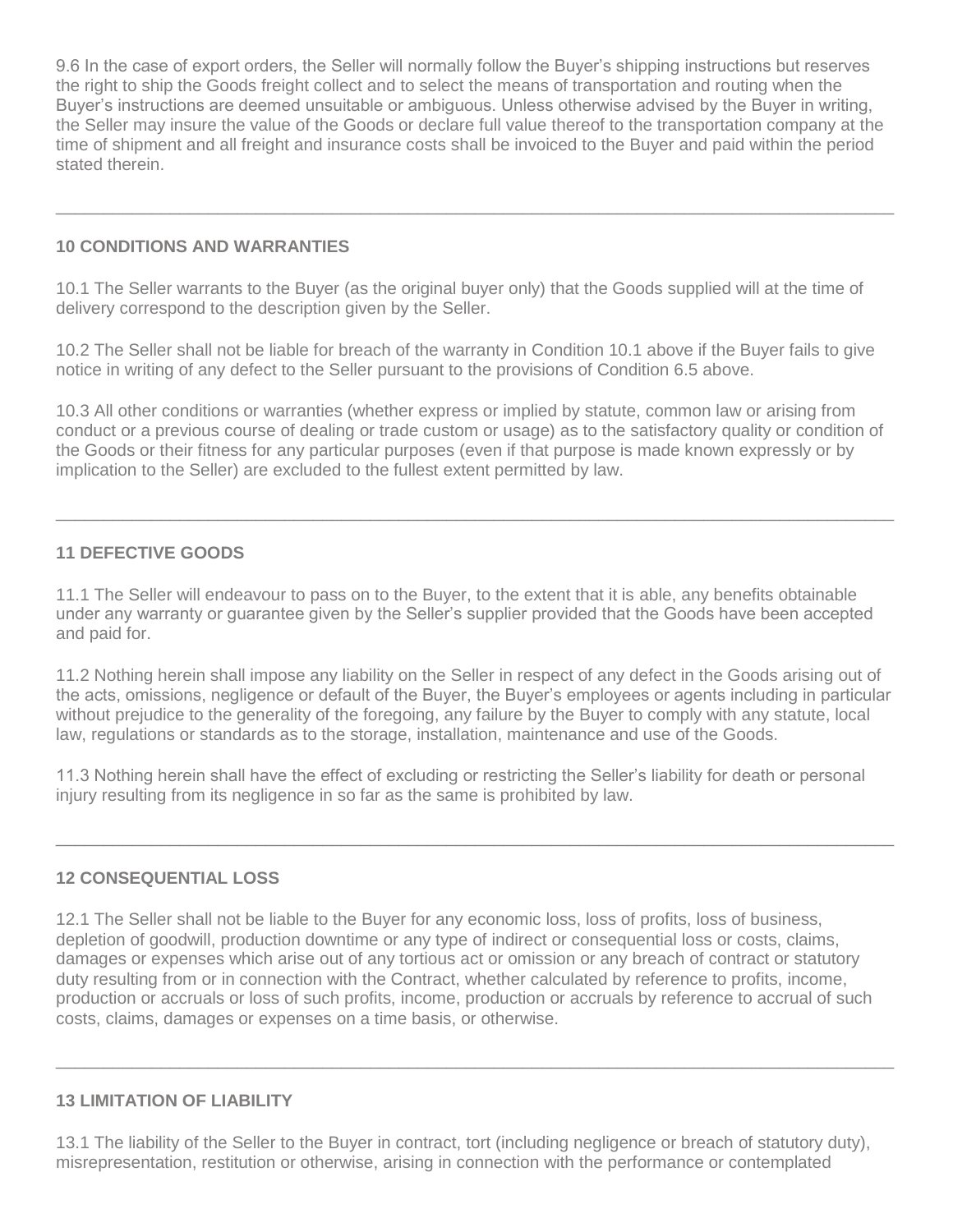performance of the Contract, for any loss or damage of whatsoever nature and howsoever caused shall be limited to, and in no circumstances shall exceed, the price of the Goods the subject of the claim.

13.2 The Buyer accepts as reasonable that the Seller's total liability for any loss or damage shall be as set out above. In fixing that limit the Buyer and the Seller have had regard to the source, specification and price of the Goods, their nature, the use they will be put to, and the resources available to each party including but not limited to insurance cover to meet any liability.

 $\_$  , and the set of the set of the set of the set of the set of the set of the set of the set of the set of the set of the set of the set of the set of the set of the set of the set of the set of the set of the set of th

## **14 DEFAULT ON INSOLVENCY OF THE BUYER**

14.1 If the Buyer ceases, or threatens to cease, to carry on business, or any distress or execution shall be levied on the Buyer's property or assets or if the Buyer (being an individual) shall make or offer to make any voluntary arrangement or composition with his creditors or commit any act of bankruptcy or if any bankruptcy petition be presented against him, or if the Buyer (being a company) has any resolution or petition to wind up passed or presented or if a receiver of the whole or any part of its undertaking, property or assets shall be appointed, the Seller in its discretion and without prejudice to any other right or claim may by notice in writing determine wholly or in part any and every contract between the Seller and the Buyer, or may (without prejudice to the Seller's right subsequently to determine the Contract for the same cause should it so decide) by notice in writing suspend further deliveries of the Goods until any defaults of the Buyer be remedied.

14.2 The Seller's rights under Condition 14.1 above shall include the Buyer being in breach of any of its obligations under the Contract.

### **15 REPRESENTATIONS**

15.1 No statement, description, information, warranty, condition or recommendation contained in any of the Seller's catalogue, price list, advertisement or communication or made orally by any of its employees or agents shall form any part of the Contract nor be construed to enlarge, vary or override in any way any of these Conditions.

 $\_$  , and the set of the set of the set of the set of the set of the set of the set of the set of the set of the set of the set of the set of the set of the set of the set of the set of the set of the set of the set of th

15.2 The Seller's employees or agents are not authorized to make any representations concerning the Goods unless confirmed by the Seller in writing. In entering into the Contract, the Buyer acknowledges that it does not rely on, and waives any claim for breach of, any such representations which are not so confirmed

15.3 Any advice or recommendation given by the Seller or its employees or agents to the Buyer or its employees or agents as to the storage, application or use of the Goods which is not confirmed in writing by the Seller is followed or acted upon entirely at the Buyer's own risk, and accordingly the Seller shall not be liable for any such advice or recommendation which is not so confirmed.

15.4 Any typographical, clerical or other error or omission in any quotation, catalogue, price list, advertisement or any other document issued by the Seller shall be subject to correction without any liability on the part of the Seller.

 $\_$  , and the set of the set of the set of the set of the set of the set of the set of the set of the set of the set of the set of the set of the set of the set of the set of the set of the set of the set of the set of th

## **16 FORCE MAJEURE**

16.1 The Seller shall be entitled to delay or cancel delivery or to reduce the quantity delivered if it is prevented from or hindered in or delayed in obtaining or delivering the Goods by normal route or means of delivery through any circumstances beyond its reasonable control including but not limited to act of God, accidents, war, threatened war or civil disturbances, riots, acts of terrorism, national emergencies, fire, flood, explosion,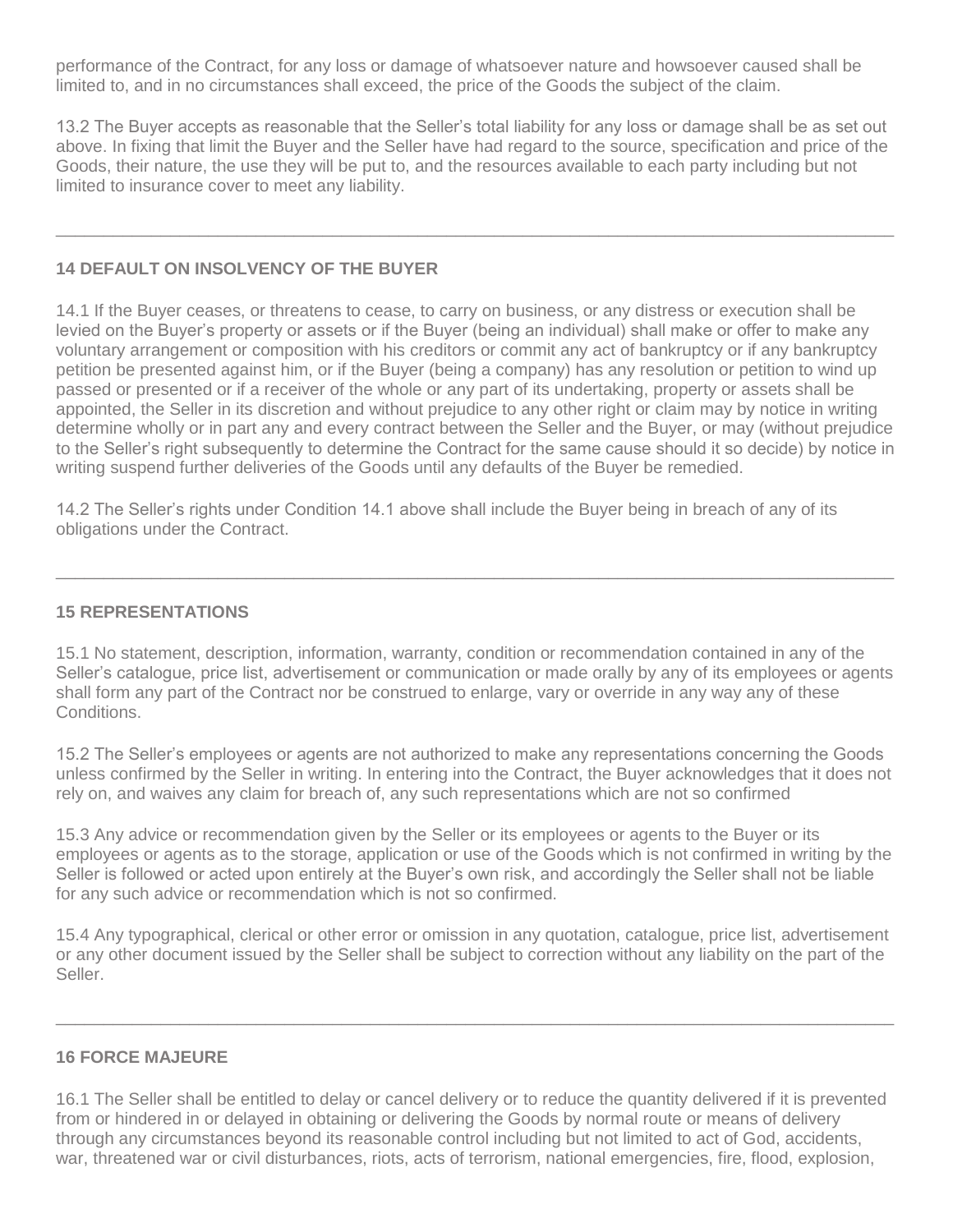strikes, lock-outs or other forms of industrial action (whether or not relating to either party's workforce), delays affecting carriers, reduction in or unavailability of power at manufacturing plant, breakdown of plant or machinery or shortage or unavailability of raw materials from normal sources of supply or failure of suppliers or sub-contractors to supply.

16.2 Where the event in question continues for a continuous period in excess of [90] days, the Buyer shall be entitled to give notice in writing to the Seller to terminate the Contract.

 $\_$  , and the set of the set of the set of the set of the set of the set of the set of the set of the set of the set of the set of the set of the set of the set of the set of the set of the set of the set of the set of th

# **17 CONFIDENTIALITY**

17.1 The Seller's drawings or technical documents supplied with its quotations or the Goods are strictly confidential and shall not be used for any purpose other than in connection with the Seller. All rights thereto are reserved and no document may be copied or distributed in part or in whole without the Seller's prior consent in writing.

17.2 The Buyer specifically agrees not to reproduce the Goods for sale or use.

17.3 The Buyer shall not disclose or make use of confidential information provided to the Buyer by the Seller (whether patentable or not) for purposes other than the performance of the Contract, without the Seller's prior consent in writing, except where such information is or becomes publicly available through no fault of the Buyer.

17.4 As part of the Seller's policy of the development of its products, improvements are made in design from time to time and it reserves the right to supply substitute materials, components and units in place of the products ordered (and which shall thereby become 'the Goods' for the purposes of the order) at no greater price than that specified in the price list current at the date of placement of order. In such cases, the Seller will notify the Buyer of any substantial changes made to the Goods before they are dispatched.

17.5 All specifications as to material, pattern, colour and dimensions are subject to normal tolerance margins and variations consistent with usages of the trade and/or good mill practice.

 $\_$  , and the set of the set of the set of the set of the set of the set of the set of the set of the set of the set of the set of the set of the set of the set of the set of the set of the set of the set of the set of th

## **18 INTELLECTUAL PROPERTY**

18.1 The copyright subsisting or which subsequently subsists in all documents, drawings, specifications, designs, programmes or any other material prepared by the Seller whether readable by humans or by machines shall belong to the Seller absolutely and they shall not be reproduced or disclosed or used in their original or translated form by the Buyer, its employees or agents without the Seller's prior consent in writing for any purpose other than that for which they were furnished to the Buyer.

18.2 The Seller shall not be responsible for the accuracy of drawings, patterns or specifications supplied by the Buyer

18.3 The Buyer shall indemnify the Seller against all claims whatsoever for damages and costs and against all liability in respect of any infringement of patent or other intellectual property rights resulting from compliance with the Buyer's instructions, express or implied, and the Buyer shall indemnify the Seller against any liability in respect thereof and shall pay all costs and expenses which may be incurred by the Seller in reference to any such claim

18.4 The Buyer's indemnity shall extend to any amount paid by the Seller on the basis of legal advice received in respect of any such claim.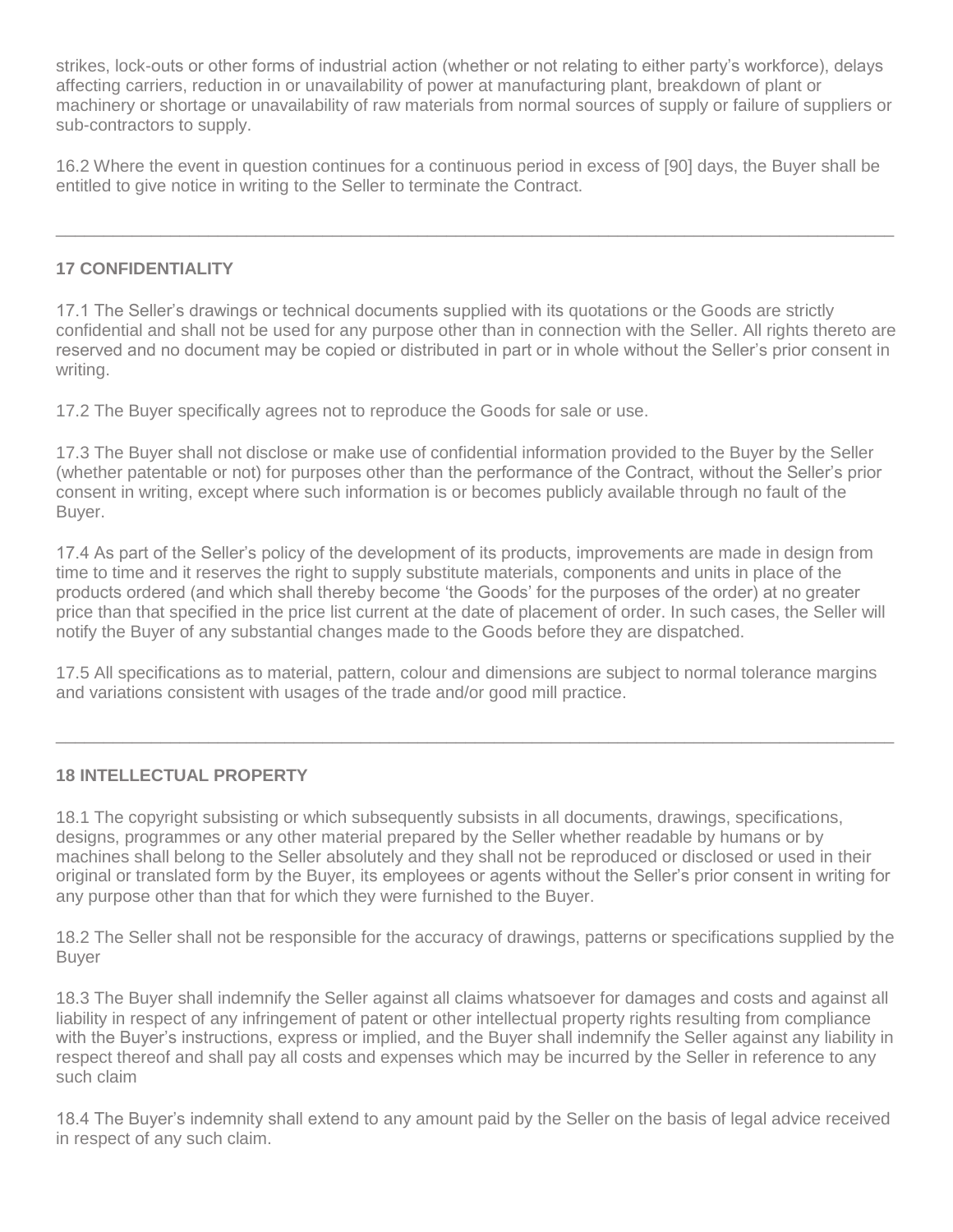### **19 INDEMNITY**

19.1 the Buyer shall give the Seller all reasonable assistance for the purpose of any such proceedings or negotiations;If any claim is made against the Buyer that the Goods infringe or that their use or resale infringes the patent, copyright, design, trade mark, or other industrial or intellectual rights of any other person, then (except where the Goods had been purchased at the Buyer's request by the Seller from some other third party supplier), the Seller may indemnify the Buyer against all loss, damages, costs and expenses awarded against or incurred by the Buyer in connection with the claim, or paid or agreed to be paid by the Buyer in settlement of the claim, provided that :-

 $\_$  , and the set of the set of the set of the set of the set of the set of the set of the set of the set of the set of the set of the set of the set of the set of the set of the set of the set of the set of the set of th

19.1.1 the Seller is given full control of any proceedings or negotiations in connection with any such claim;

19.1.2 the Buyer shall give the Seller all reasonable assistance for the purpose of any such proceedings or negotiations

19.1.3 except pursuant to a judgment or final award, the Buyer shall not pay or accept any such claim, or compromise any such proceedings without the prior consent in writing of the Seller (which shall not be unreasonably withheld);

19.1.4 the Buyer shall do nothing which would or might vitiate any policy of insurance or insurance cover which the Buyer may have in relation to such infringement, and this indemnity shall not apply to the extent that the Buyer recovers any sums under any such policy or cover (which the Buyer shall use its best endeavours to do);

19.1.5 the Seller shall be entitled to the benefit of, and the Buyer shall accordingly account to the Seller for, all damages and costs (if awarded) in favour of the Buyer which are payable by or agreed with the consent of the Buyer (which consent shall not be unreasonably withheld) to be paid by any other party in respect of any such claim; and

19.1.6 without prejudice to any duty of the Buyer at law, the Seller shall be entitled to require the Buyer to take such steps as the Seller may reasonably require to mitigate or reduce any such loss, damages, costs or expenses for which the Seller is liable to indemnify the Buyer under the provisions of this Condition.

 $\_$  , and the set of the set of the set of the set of the set of the set of the set of the set of the set of the set of the set of the set of the set of the set of the set of the set of the set of the set of the set of th

## **20 ASSIGNMENT**

20.1 The Buyer may not assign or otherwise transfer the Contract or any rights or duties hereunder in whole or in part without the Seller's prior consent in writing.

20.2 The Seller may at any time assign, transfer, sub-contract or deal in any other manner with all or any of its rights under the Contract, and may sub-contract or delegate in any manner any and all of its obligations under the Contract to any third party or agent.

 $\_$  , and the set of the set of the set of the set of the set of the set of the set of the set of the set of the set of the set of the set of the set of the set of the set of the set of the set of the set of the set of th

## **21 RIGHTS OF THIRD PARTIES**

21.1 No person other than the Seller and the Buyer shall have any right to enforce the Contract by virtue of the Contracts (Rights of Third Parties) Act (Chapter 53B) which is hereby excluded.

 $\_$  , and the set of the set of the set of the set of the set of the set of the set of the set of the set of the set of the set of the set of the set of the set of the set of the set of the set of the set of the set of th